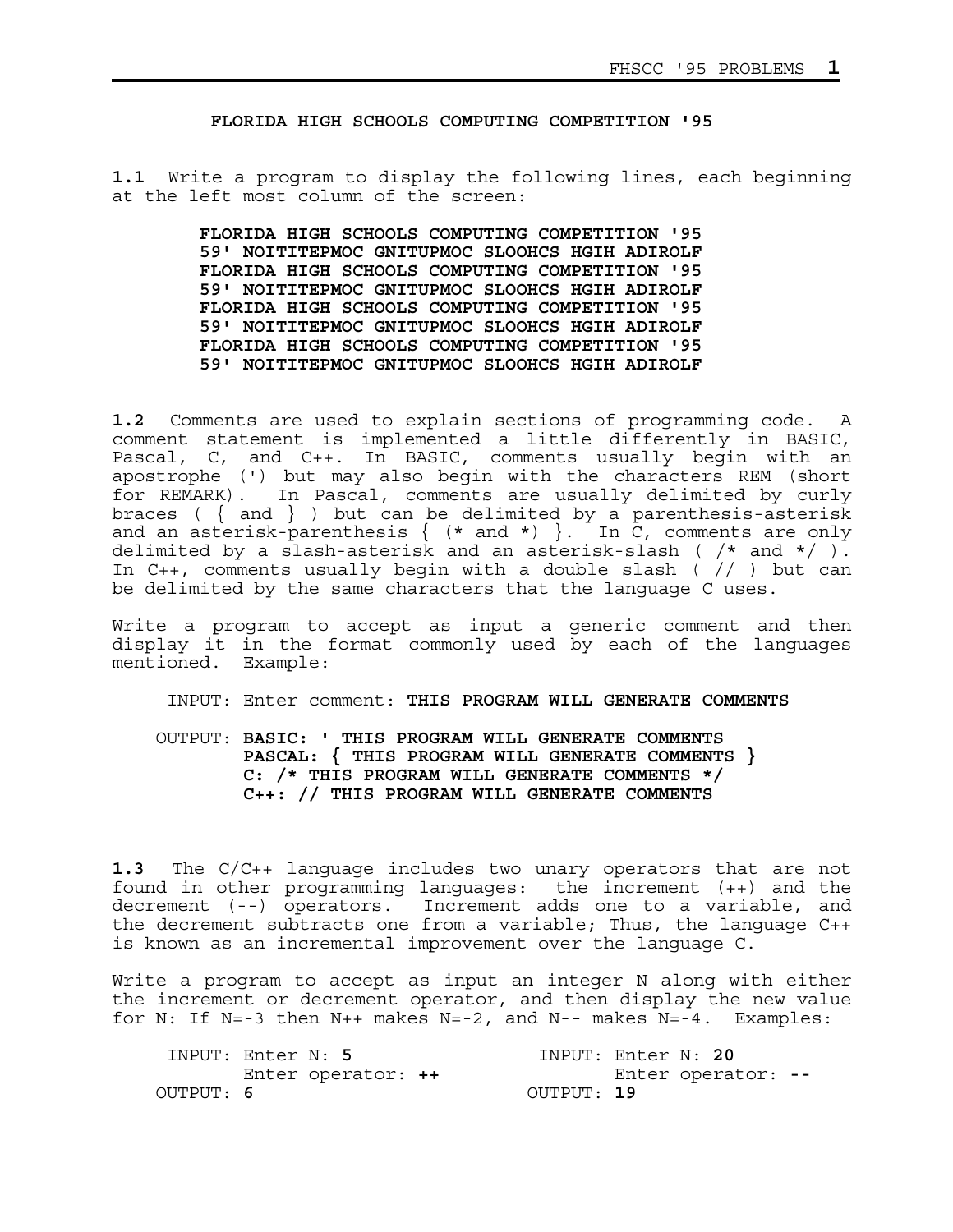**1.4** Rounding off to three decimal places usually uses the rule that if the ten thousandth's digit is 5 or larger then round up, and if it is 4 or smaller then round down. The number 5 is called the break point. Write a program to accept as input a break point as any digit from 1 to 9 and accept as input a decimal number less than 10, and then display the number rounded to three decimal places. Examples:

|               | INPUT: Enter break point: 7 |  | INPUT: Enter break point: 7 |                       |  |
|---------------|-----------------------------|--|-----------------------------|-----------------------|--|
|               | Enter number: 1.3766        |  |                             | Enter number: 9.47979 |  |
| OUTPUT: 1.376 |                             |  | OUTPUT: 9.480               |                       |  |

**1.5** Time Sharing Option/Extensions (TSO/E) and Interactive System Productivity Facility (ISPF/PDF) are very useful for accessing a mainframe computer. REXX and CLIST are the two interpretative programming languages that can issue TSO and ISPF/PDF commands. REXX (REstructured eXtended eXecutor) and CLIST (Command LIST) code can be executed in the foreground within the MVS operating system. Since both languages are interpretative, each line is interpreted, and then executed, one line at a time, starting with the first line. The programs can be executed without being compiled and link-edited. BASIC is also commonly used as an interpretative programming language. Most other languages must be compiled and link-edited to create executable program modules.

CLIST is basically a command processor with limited programming functionality. REXX is a full application development programming language. REXX's structure and syntax closely resembles the language Pascal and to a lesser degree, PL/I. PL/I utilizes features from both COBOL (a business language) and FORTRAN (a scientific/mathematical language). REXX became the standard procedure language for IBM's System Application Architecture (SAA) in 1987, which means REXX is implemented across IBM's product line and used under several operating system environments. Starting with TSO/E Version 2, SYSPROC libraries can hold both CLIST and REXX programs, but the operating system needs to know what kind of program to execute. Therefore all REXX code stored in SYSPROC must start with a comment line that contains the word REXX on the first line.

Write a program to accept as input the first line of code as a comment and to display whether the operating system would interpret the program as a CLIST or a REXX. All comments begin with /\* and end with \*/. If the four contiguous characters, REXX, appear somewhere in the first line of the comment then the operating system would interpret the code as a REXX program, otherwise it is seen as a CLIST program. Examples:

 INPUT: Enter comment: **/\* RESTRUCTURED EXTENDED EXECUTOR \*/** OUTPUT: **CLIST** INPUT: Enter comment: **/\* MY FIRST REXX-PROGRAM \*/** OUTPUT: **REXX**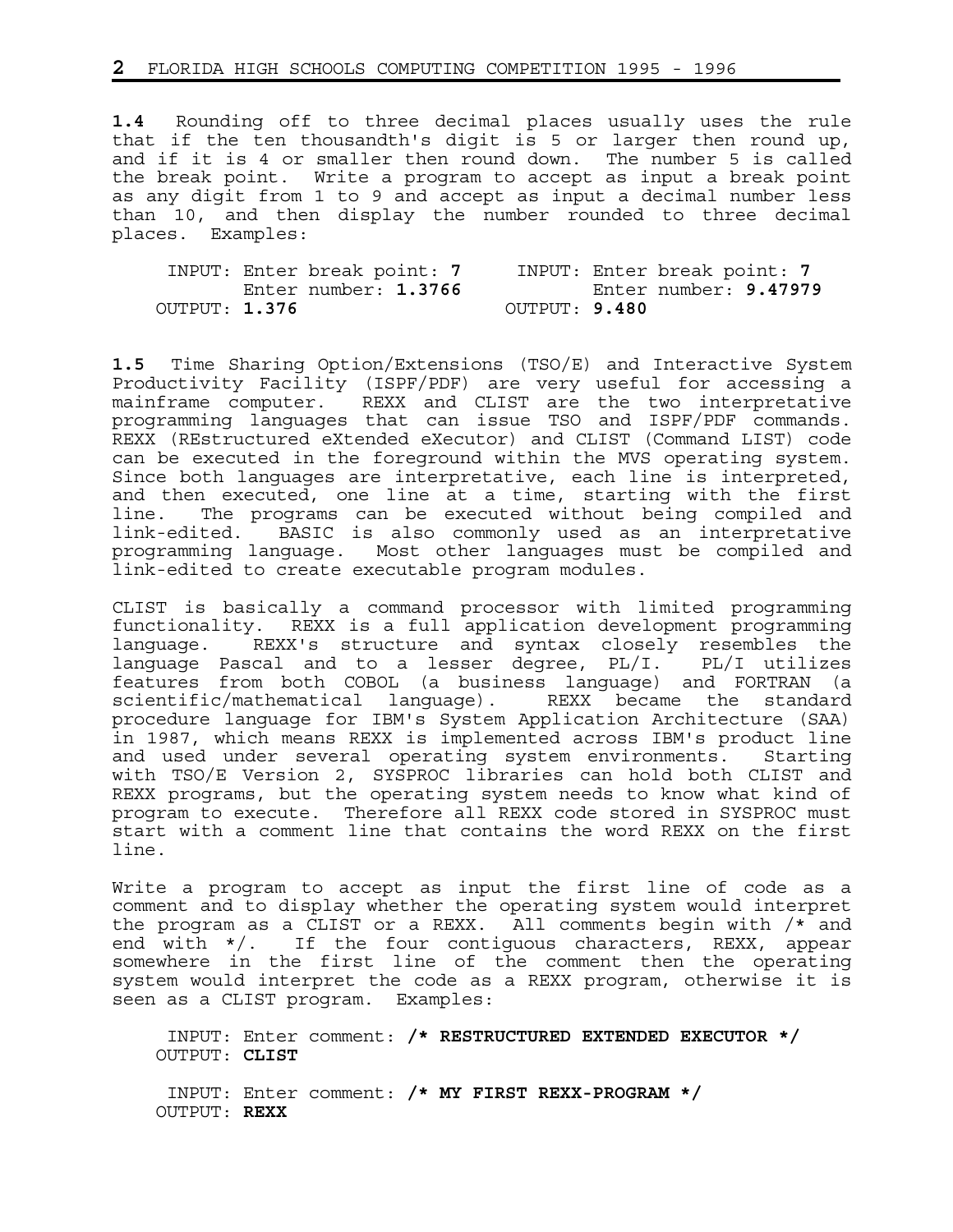**1.6** In order to do well in a computer contest such as the FHSCC'95, a team must be quick in writing small programs. Any one of the following languages may be used in the contest: BASIC, Pascal, C, or C++. Beginners All-Purpose Symbolic Instruction Code (BASIC) was developed in the 1960's at Dartmouth College and was originally used on mainframes before becoming the most widely used programming language for microcomputers. BASIC is very easy to learn and the new versions contain powerful programming statements. Niklaus Wirth developed a new language in the early 1970's and named it after the 17th century mathematician, Blaise Pascal. Pascal is a highly structured and easy-to-maintain programming language that allows programmers to produce efficient programs. Dennis Ritchie at the Bell Telephone Laboratories developed a new language in order to design their UNIX operating system in 1972: C. Although C uses more special operators and symbols than most other languages (making it cryptic), C is the most popular professional programming language for microcomputers, enabling programmers to produce highly efficient code. AT&T's Bell Laboratories created the first C++ language in the 1980's to improve the way C works. C++ is an efficient language that has better C commands and the capability of using object-oriented programming (OOP).

Although BASIC, Pascal, and C/C++ are all good programming languages to use in this contest, programming in BASIC tends to be quicker to code since most variables do not need to be declared nor initialized. Pascal and C/C++ require that all variables be defined before they are used, whereas BASIC does not require a variable to be defined before it is used and automatically initializes all numeric variables to 0 and all strings to null. For example, to write the BASIC code "SUM = SUM + I + J" equivalently in either Pascal or C/C++ requires an additional appearance of the three variables by defining them before they are used (i.e. "var SUM, I, J: real;", or "float SUM, I, J;", respectively). An additional statement is required in Pascal to initialize SUM to zero (i.e. "SUM =  $0;$ "), whereas  $C/C++$  can initialize at the same time a variable is defined (i.e. "float SUM=0, I, J;"). Moreover, C/C++ can initialize variables "I" and "J" to a non-zero number at the same time they are defined, whereas both BASIC and Pascal must have a separate statement that assigns "I" and "J" to a non-zero number.

Write a program to accept as input the number of numeric variables used in a program and the number of those variables that need to be initialized and of those the number that need to be initialized specifically to zero, and then display the least number of times the variables must appear in declarations or statements before they may be used in a program for each of the three languages.

 INPUT: Enter number of variables: **6** Enter number initialized: **4** Enter number initialized to 0: **3** OUTPUT: **BASIC = 1 PASCAL = 10**   $C/C_{++} = 6$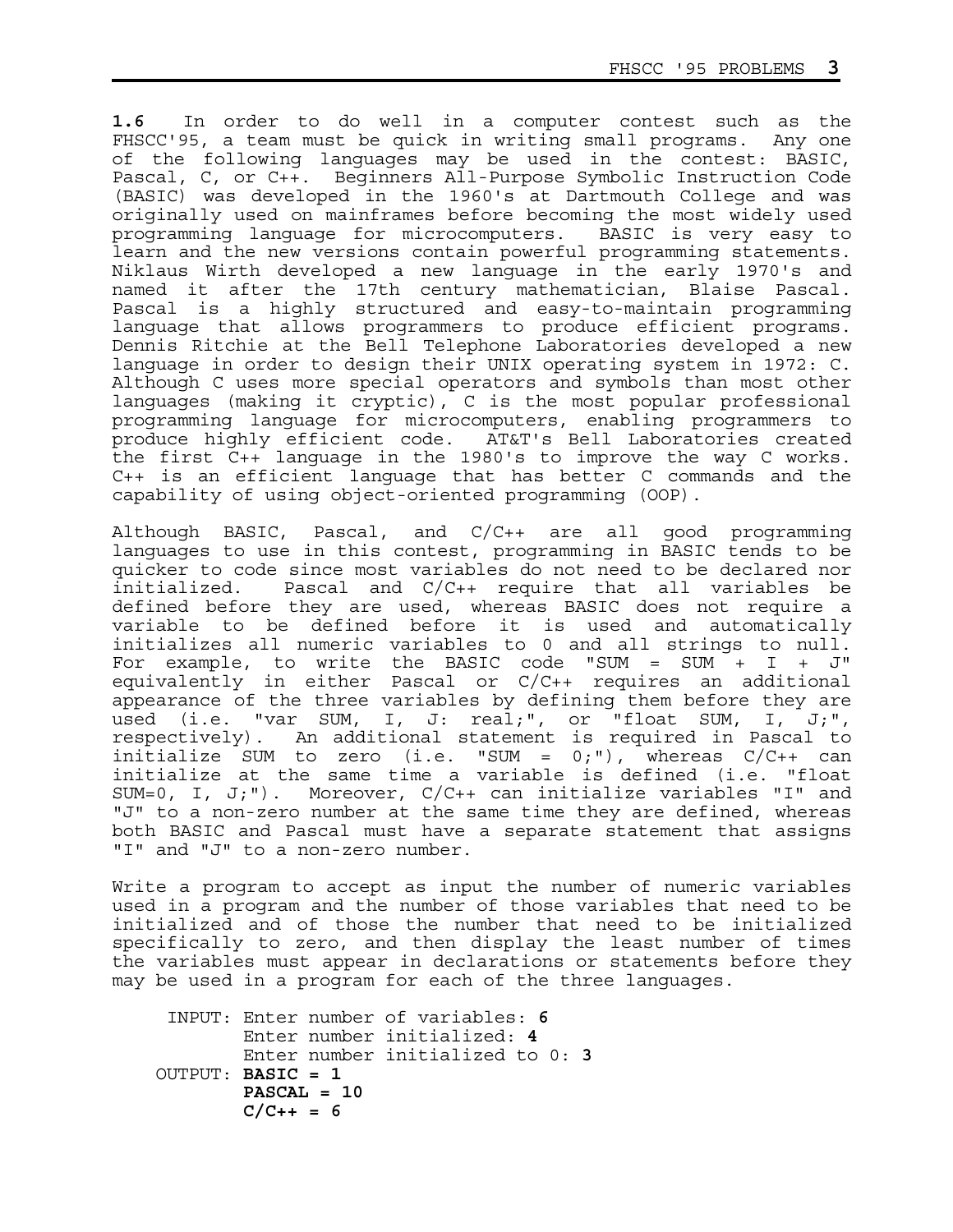**1.7** Frank is called a "toolie" in the Configuration Management group on the CBSS project because he develops tools (programs using REXX) to assist the CM technicians in their daily tasks on the mainframe computer. Frank's programs need to read in files (data set names) and assimilate the last part of the data set name. A "qualified data set" name has all the information necessary to locate the data set via the system catalog and consists of two or more unqualified data set names connected by periods. These unqualified data set names (or qualifiers) consist of one to eight characters, the first being alphabetic or national (@, \$, #) and the remaining characters must be alphameric, national, or a hyphen. The qualified data set names cannot be longer than 44 characters including the periods. The high-level qualifier is the first qualifier (or unqualified name) in the data set name.

Write a program to parse and display the last qualifier on a qualified data set name that is given as input. Examples:

 INPUT: Enter data set name: **DT10005.REXX.EXEC** OUTPUT: **EXEC**

 INPUT: Enter data set name: **G001246.CBSFCONV.SPUFI.IN.CBST012** OUTPUT: **CBST012**

**1.8** Write a program to first accept as input a positive integer N less than 10. Next, the program is to accept as input N real numbers between -9999.9999 and 9999.9999, inclusive, and then display these N real numbers in reverse order on the screen, exactly as they were input. Example:

| INPUT: Enter N: 5<br>Enter #: $1.23$<br>Enter #: $-123.40$<br>Enter $\#: 0.0$ | Enter #: 999.9999   |
|-------------------------------------------------------------------------------|---------------------|
| OUTPUT: -1234.4567<br>0.0<br>999.9999<br>$-123.40$<br>1.23                    | Enter #: -1234.4567 |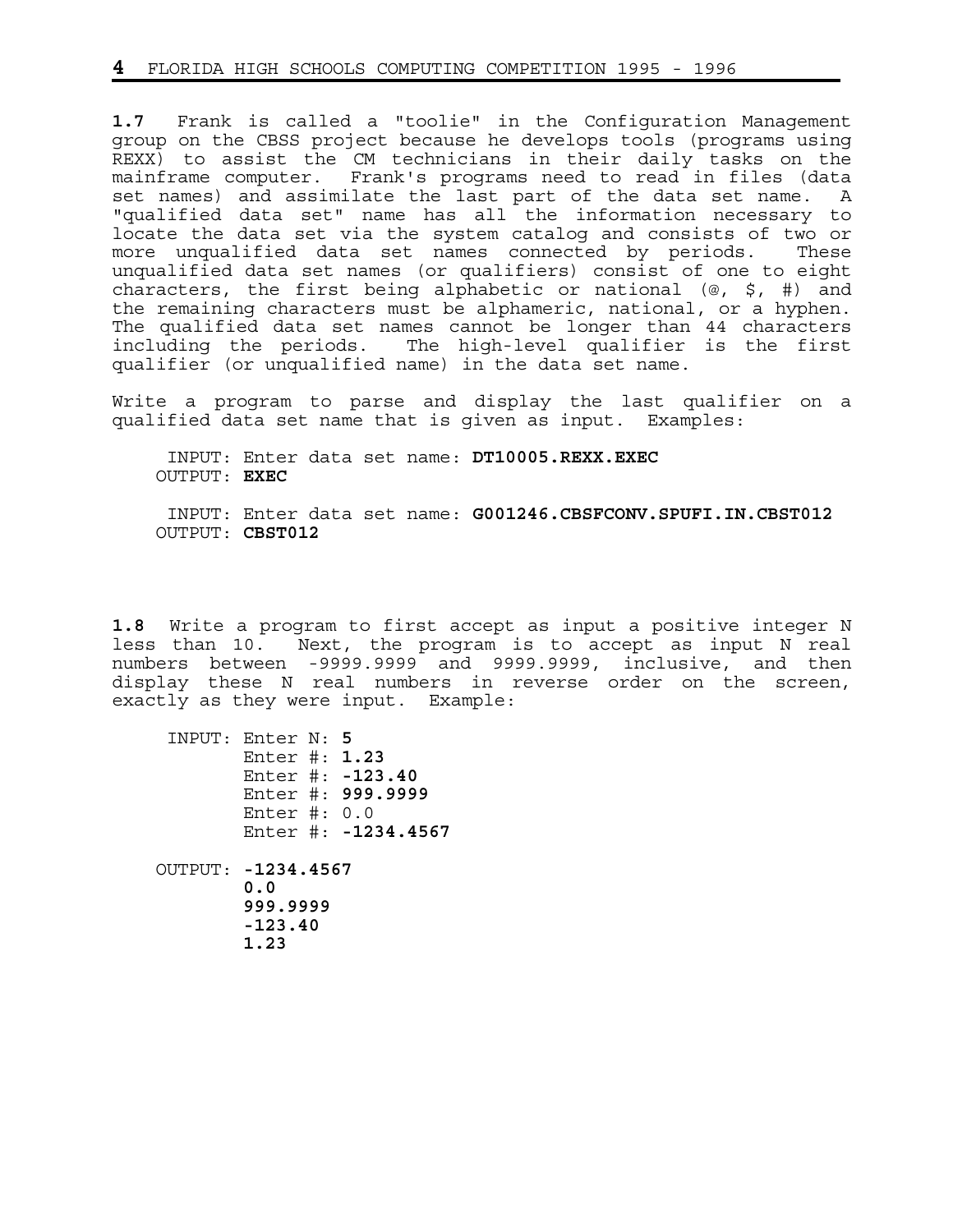**1.9** Write a program to display a large 'X' on the screen made up of letter X's. The program is to accept as input an odd number (between 3 and 15, inclusive) representing the number of X's to be displayed on each main diagonal. The top-left and bottom-left 'X' must appear in column 1 on the screen. Example:

 INPUT: Enter number of X's: **7** OUTPUT: (Screen clears and the following appears) **X X X X X X x**  $\mathbf{x}$  **X X x x x x** 

**1.10** GTE is an environmentally conscious corporate citizen. One of GTE's most environmentally impacting areas is the use of paper for phone bills. Considering this, GTE has decided to print bills on both sides of the paper (duplex) and save the equivalent of 3,000 80-foot trees per year. Printing on both sides reduces the number of pages in each bill by approximately 30 percent. In addition, this saves GTE a million dollars a month in the cost of forms and reduced postage charges. Assume that there are only six bill pages (front and back) in the first ounce of a bill due to the weight of the return envelope and an average of two inserts. Assume that each ounce after the first can have 9 pages (front and back). The long distance carriers have required that their bill pages not start on the back of any other carriers pages and that no other carrier appear on the back of their pages. GTE pays 23 1/3 cents per ounce for postage. Fractional ounces are paid using the next whole ounce. Tim has worked hard on developing this technology and would like to know how much GTE is saving so that management can adjust the postage budgets accordingly.

Write a program to accept as input the number of printed sides in a bill, and of those, the number of sides that will have a blank back side, and then determine the postage savings for that bill (in the format ###.## CENTS), compared to the cost of postage for a bill where all pages are printed on one side only. For example, if 50 sides are printed and 7 of those are single sided then  $(50-7)/2=22$ pages are double sided with duplex printing (total of 29 pages) as opposed to having 50 pages with single sided printing. Examples:

 INPUT: Enter # of printed sides: **50** Enter # of single sided pages: **7** OUTPUT: **46.67 CENTS SAVED**

 INPUT: Enter # of printed sides: **62** Enter # of single sided pages: **10** OUTPUT: **70.00 CENTS SAVED**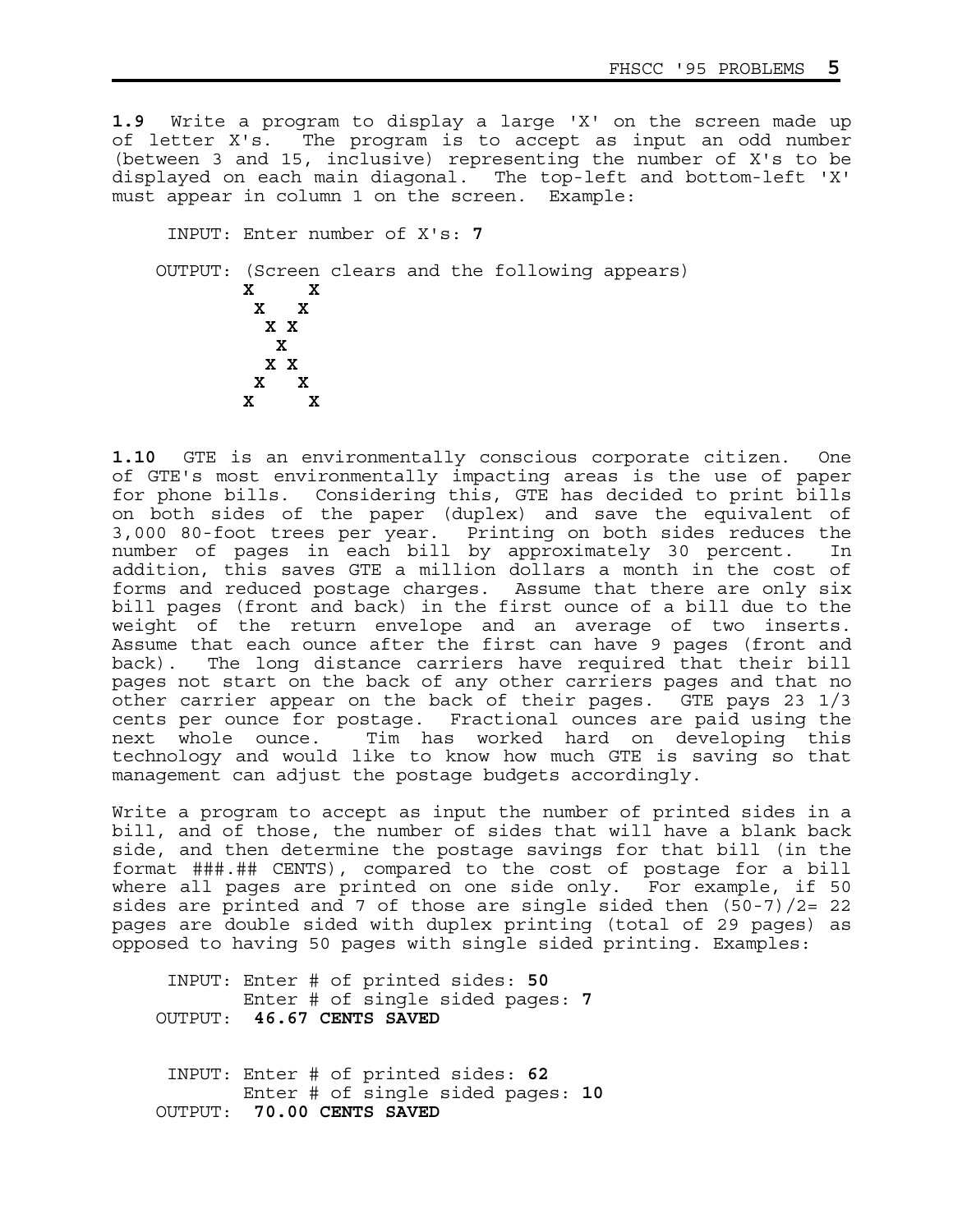**2.1** Write a program to find that integral solution of (X,Y) for AX+BY=C for which X is as small a positive integer as possible and A, B, and C are input as integers between -100 and 100, inclusive. Examples:

 INPUT: Enter A, B, C: **13, 21, 1** OUTPUT: **(13,-8)** INPUT: Enter A, B, C: **17, -19, 1** OUTPUT: **(9,8)**

**2.2** Write a program to verify a "part number" by validating the check digit appearing in the units position. The computation of the check digit involves multiplying by 2 every other digit of the original number, starting with the first, and adding these values and the remaining digits of the number together. (Do not consider the right-most digit as a part of the number.) The units digit of the result obtained is then subtracted from 9 to obtain the check digit, which was not used in the computation. Using the part number in the first example below, 126547 becomes  $(1*2 + 6*2 + 4*2)$ + 2 + 5 = 29, ==> 9 - 9 = 0, and 0 does not match 7. The program is to accept as input a string of at most 20 digits, and display whether the part number is OKAY or in ERROR. If it is in ERROR, then display the correct check digit. Examples:

 INPUT: Enter part number: **126547** OUTPUT: **ERROR -- CHECK DIGIT SHOULD BE 0**

 INPUT: Enter part number: **1265400** OUTPUT: **OKAY**

**2.3** Since computer education is the future of this nation, an imaginary millionaire's club would like to reward the efforts of the winners of the computer contest with 13 million dollars. Each of the winning teams will be awarded one of the following amounts: \$1, \$13, \$169, \$2197, \$28561, \$371293, and \$4826809 (each a power of 13). If each prize (that is awarded) is given at most 9 times and the sum of all the awards total 13 million dollars, then write a program to determine how many of each prize will be awarded to the computer teams. Display the answer in the format below, where the symbol  $\{ \# \}$  represents a digit from 0 to 9:

 OUTPUT: **\$1 = # \$13 = # \$169 = # \$2197 = # \$28561 = # \$371293 = # \$4826809 = #**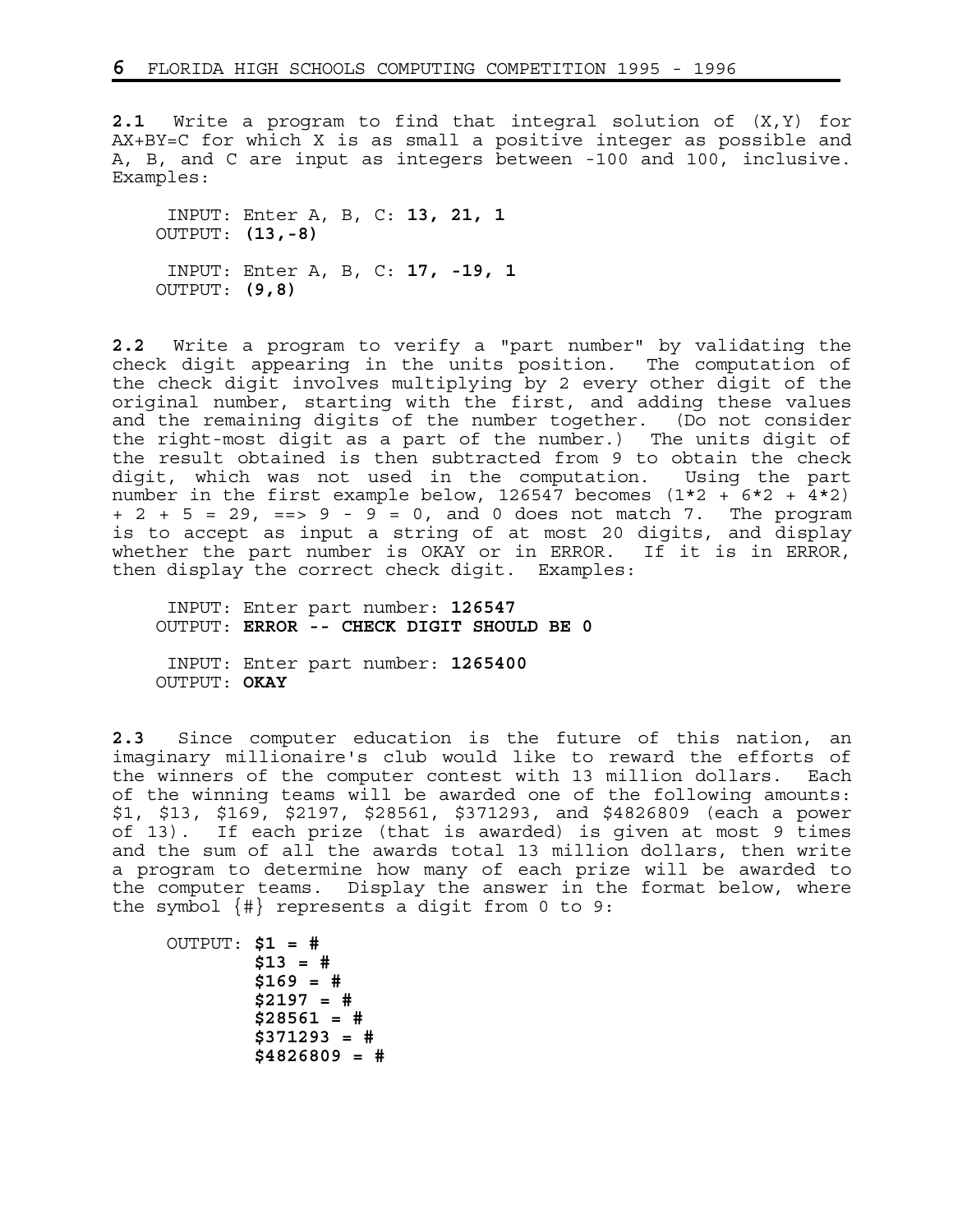**2.4** Directory Assistance operators can be very beneficial to a person who does not know the entire phone number that they would like to call. A customer in the 813 area code may make up to three local Directory Assistance Calls (DAC) during each monthly billing period at no cost; Thereafter, each DAC in the local area costs 25 cents each. DAC's made within the 813 area code that are considered long distance are charged 25 cents per call. DAC's made to other area codes within Florida (i.e. 305, 407, 904) are charged 40 cents per call. DAC's made to places beyond Florida within the U.S. are charged 65 cents per call. International DAC's cost \$3.00.

Write a program to first accept as input the number of DAC's made during the monthly billing period for a customer whose phone is in the 813 area code. The program is to then accept as input each DAC number and then display the cost associated with all these calls in the format ##.## DOLLARS. Each input will consist of at most 11 consecutive digits for a DAC. The DAC variations are shown below:

 1411 ...................... Local Directory Assistance 1 + 813 + 555-1212 ....... Numbers within area code 1 + area code + 555-1212 .. Numbers outside area code 00 .......................... International calls

Example:

 INPUT: Enter number of DAC's: **9** Enter DAC: **1411** Enter DAC: **1411** Enter DAC: **18135551212** Enter DAC: **00** Enter DAC: **14075551212** Enter DAC: **12025551212** Enter DAC: **1411** Enter DAC: **1411** Enter DAC: **1411**

OUTPUT: **4.80 DOLLARS**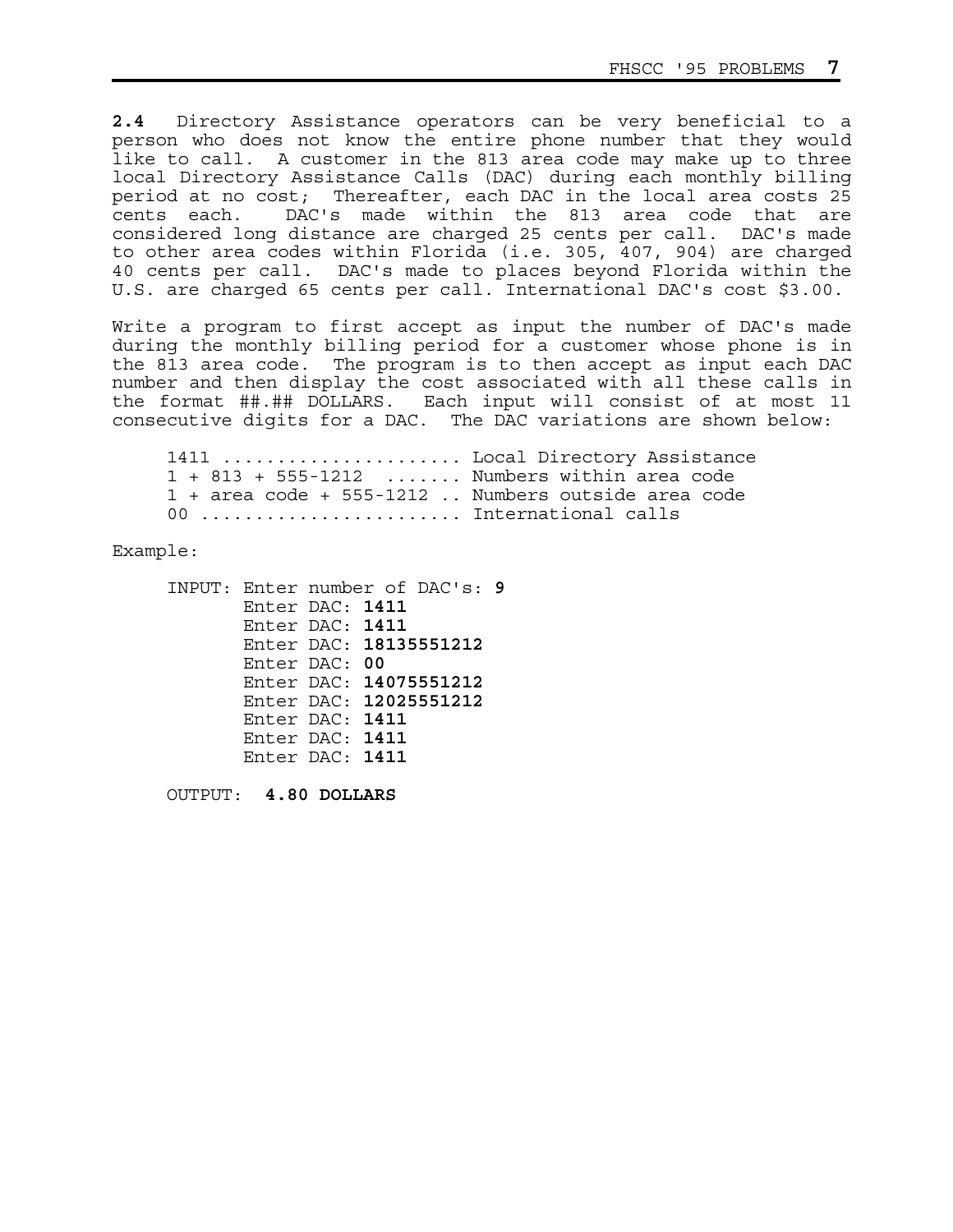**2.5** The new book entitled: FLORIDA HIGH SCHOOLS COMPUTING COMPETITION: PROBLEMS, JUDGING CRITERIA, BASIC SOLUTIONS, PASCAL SOLUTIONS: 1985 - 1994, by Douglas E. Woolley, contains 300 intriguing programming contest items and solutions. This 778 page book is a tool for enhancing computer programming skills and a preparation guide for those competing in contests such as this. The book is divided into four parts: Problems, Judging Criteria, BASIC solutions, and Pascal solutions. Each part is divided into 10 chapters corresponding to the years 1985 to 1994.

Write a program to display the heading of a page of the book given the page number as input. Assume that each chapter within a part has the same number of pages and that all pages are numbered consecutively and that the number of pages in each part is 180, 140, 200, and 260, respectively. Every even numbered page has in its heading the page number followed by 2 spaces and the title of the book: FLORIDA HIGH SCHOOLS COMPUTING COMPETITION 1985 - 1994. Every odd numbered page has in its heading the abbreviated title (FHSCC) followed by a space, followed by an apostrophe and the last two digits of the year of the contest and a space, followed by one of the four parts of the book: PROBLEMS, JUDGING CRITERIA, BASIC SOLUTIONS, or PASCAL SOLUTIONS; followed by two spaces and the page number. Examples:

 INPUT: Enter page number: **8** OUTPUT: **8 FLORIDA HIGH SCHOOLS COMPUTING COMPETITION 1985 - 1994**

 INPUT: Enter page number: **51** OUTPUT: **FHSCC '87 PROBLEMS 51**

 INPUT: Enter page number: **181** OUTPUT: **FHSCC '85 JUDGING CRITERIA 181**

 INPUT: Enter page number: **755** OUTPUT: **FHSCC '94 PASCAL SOLUTIONS 755**

 INPUT: Enter page number: **444** OUTPUT: **444 FLORIDA HIGH SCHOOLS COMPUTING COMPETITION 1985 - 1994**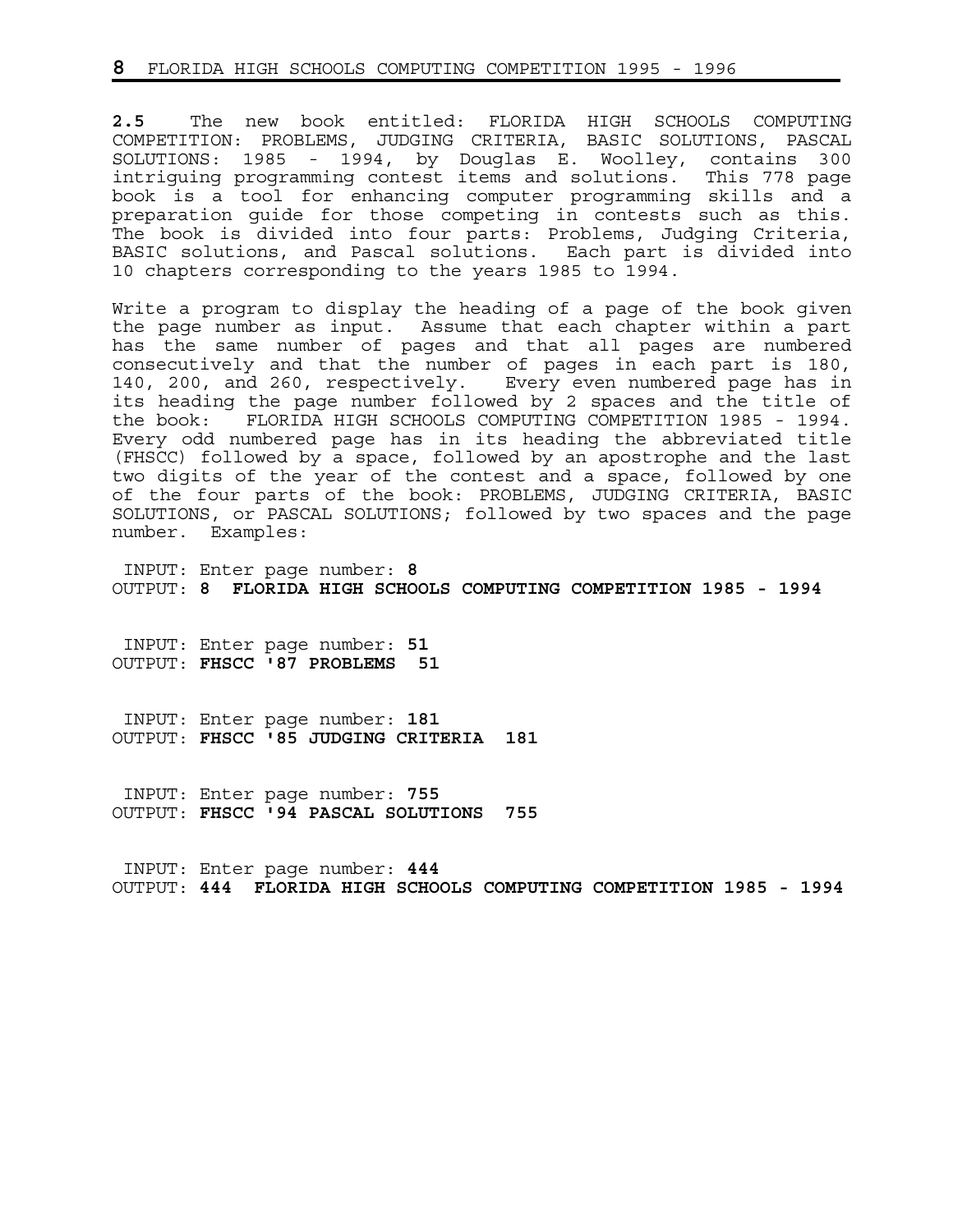**2.6** The Internal Revenue Service (IRS) has compiled a table of "Estimated Preparation Time" to complete and file Form 1040 and its schedules:

|           |                                                           | Copying,<br>assembling, |
|-----------|-----------------------------------------------------------|-------------------------|
|           | Learning about Preparing                                  | and sending             |
| Form      | Recordkeeping the law/form the form                       | form to IRS             |
| Form 1040 | 3 hr., 8 min. 2 hr., 53 min. 4 hr., 41 min. 53 min.       |                         |
| Sch. A    | 2 hr., 32 min. 26 min. 1 hr., 10 min. 27 min.             |                         |
| Sch. B    | 33 min. 8 min. 17 min. 20 min.                            |                         |
| Sch. C    | 6 hr., 26 min. 1 hr., 10 min. 2 hr., 5 min. 35 min.       |                         |
| Sch. D    | 51 min.               42 min.   1 hr.,   1 min.   41 min. |                         |
| Sch. E    | 2 hr., 52 min. 1 hr., 7 min. 1 hr., 16 min. 35 min.       |                         |

Write a program to enter at most 6 unique forms and display the total ESTIMATED PREPARATION TIME to complete all stages of the forms designated. Valid input will consist of: 1040, A, B, C, D, or E; Input is terminated by an invalid entry. Output will be displayed with the minutes between 0 and 59 inclusive. Examples:

 INPUT: Enter form: **D** Enter form: **1040** Enter form: **NO**

OUTPUT: **14 HR., 50 MIN.**

 INPUT: Enter form: **B** Enter form: **F**

OUTPUT: **1 HR., 18 MIN.**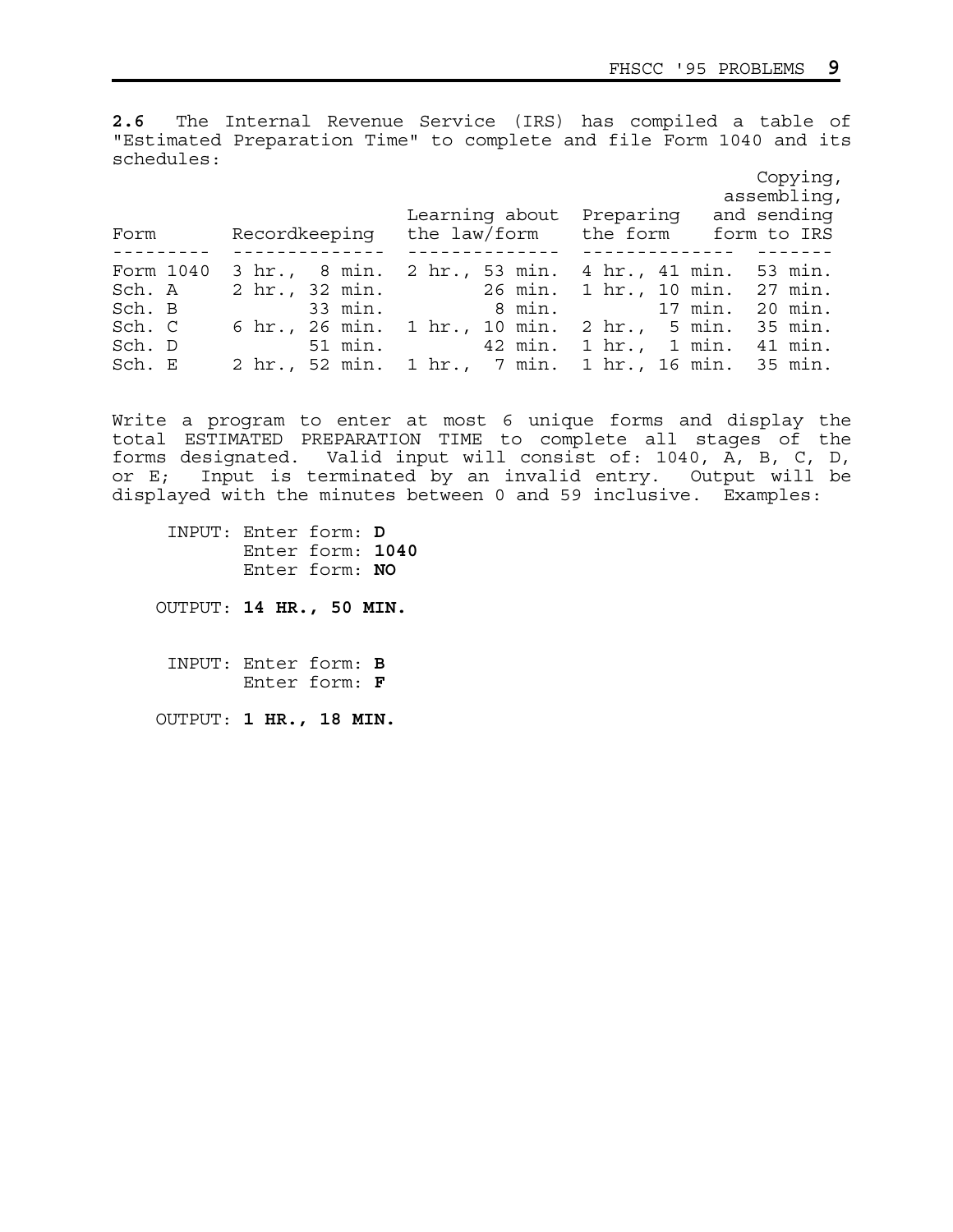**2.7** At GTE there are many investment incentives for employees, such as the 401K investment plan and the guaranteed stock returns.

The 401K is a plan where an employee can contribute up to 16% of his/her income into investment funds. The company will match each dollar with 75 cents, of the first 6% contributed, with a Company-Matching Contribution, credited to the employee's account at the end of the year. These combined funds have returned a yearly interest rate, ranging from 6% to 29%, that is added to the employee's account.

Under the terms of the stock purchase plan, an employee can purchase one share of common stock for each full \$100 of their annual basic rate of pay up to a maximum of 750 shares. The company sells each share to the employee at a guaranteed 85% of the "Average Market Price." If stock prices are higher at the end of the year than at the beginning, then the employee could earn more than 15% but never less.

Write a program that will allow an employee to see how much he can profit by investing. Input will first consist of the yearly salary and the percent of the 401K that will be contributed. Next, the program is to display the number of shares the employee can purchase, and then accept as input the number of shares that are bought, followed by the closing market price of a share (which will be greater than the starting value). Assume that stock prices (or "Average Market Price") start at \$32.00 per share at the beginning of the year (thus employees purchase a share at \$32.00 \* 0.85), and 14% is the return on the combined employee/company contributions to the 401K. Output must consist of the company contribution, the 401K return, the gain in stock, and the total of these three gains, all in the form #####.##. Examples:

 INPUT: Enter salary: **32080** Enter 401K %: **16** OUTPUT: **YOU CAN PURCHASE UP TO 320 SHARES** INPUT: Enter number of shares: **320** Enter end of year price: **35.00** OUTPUT: **COMPANY CONTRIBUTION: 1443.60 401K RETURN: 920.70 STOCK GAIN: 2496.00 TOTAL GAIN: 4860.30**

 INPUT: Enter salary: **54321** Enter 401K %: **4** OUTPUT: **YOU CAN PURCHASE UP TO 543 SHARES** INPUT: Enter number of shares: **100** Enter end of year price: **33.25** OUTPUT: **COMPANY CONTRIBUTION: 1629.63 401K RETURN: 532.35 STOCK GAIN: 605.00 TOTAL GAIN: 2766.98**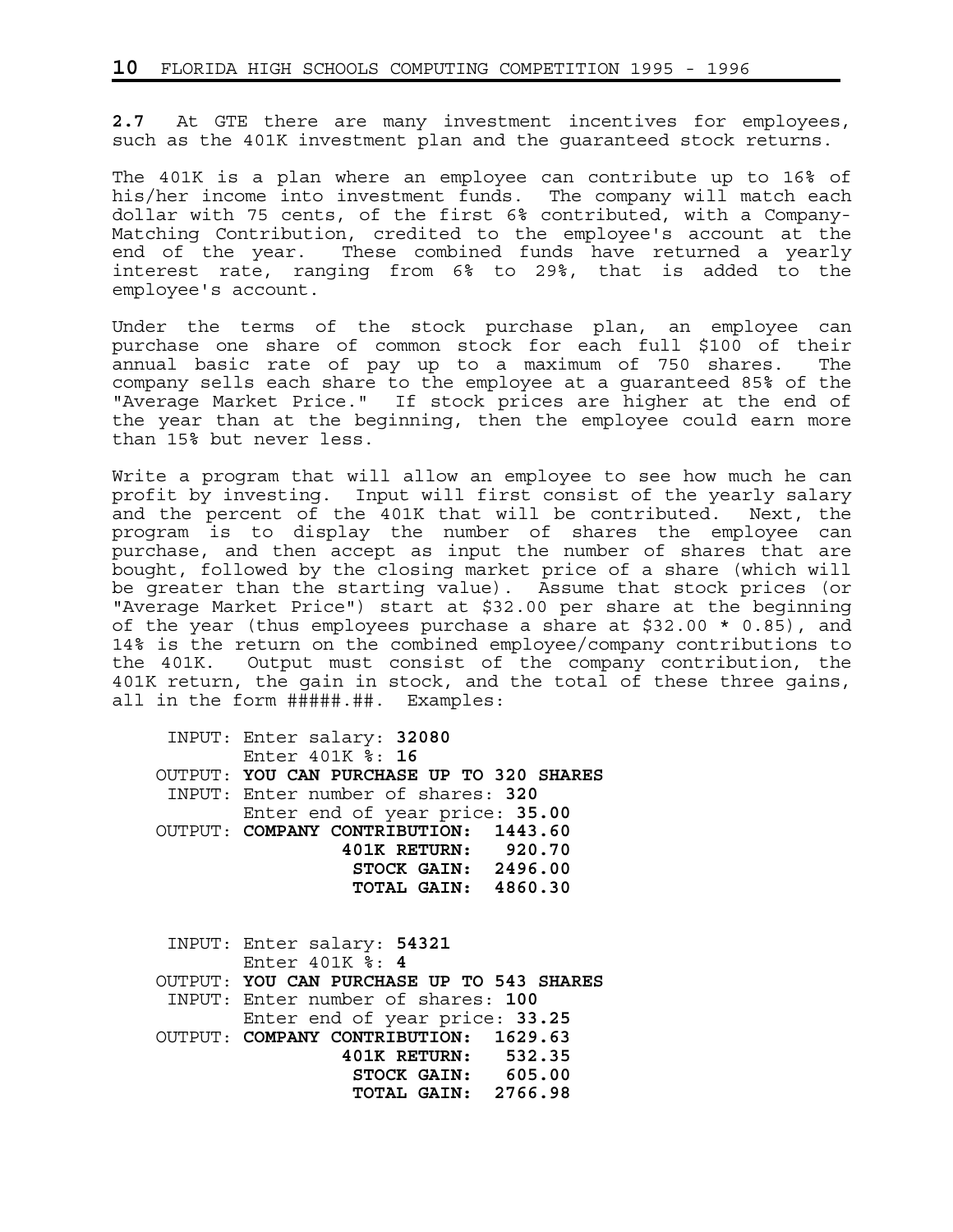**2.8** Write a program to replicate the following pattern on the screen, given as input the number of spiral loops to display (less than 6) and the letter to be used in the first spiral. Each succeeding spiral will use the next letter in the alphabet (except Z is followed by A). After accepting input, the screen clears and the first character of the spiral is centered on the screen. Example:

 INPUT: Enter number of spiral loops: **4** Enter first letter: **Y**

OUTPUT: (Screen clears and the following is centered)

 **B B BBBBBBBBBBBBBBB B A** B  **B A AAAAAAAAAAA B B A Z A B B A Z ZZZZZZZ A B B A Z Y Z A B B A Z Y YYY Z A B B A Z Y Y Z A B B A Z YYYYY Z A B B A Z Z A B B A ZZZZZZZZZ A B B A A B B AAAAAAAAAAAAA B B** B B  **BBBBBBBBBBBBBBBBB** 

**2.9** Write a program to display all possible moves for the Queen on an empty chess board. The program is to first accept as input the coordinates of the Queen (column A-H followed by row 1-8), and then clears the screen and displays the board layout in the upper left corner of the screen. A Queen may move horizontally, vertically, or diagonally. The letter 'Q' marks the position of the Queen and asterisks mark the possible moves for the Queen. Example:

INPUT: Enter column and row: **C4**

 OUTPUT: (Screen clears and the following appears) **8 \* \* 7 \* \* 6 \* \* \* 5 \* \* \* 4 \* \* Q \* \* \* \* \* 3 \* \* \* 2 \* \* \* 1** \* \*  **A B C D E F G H**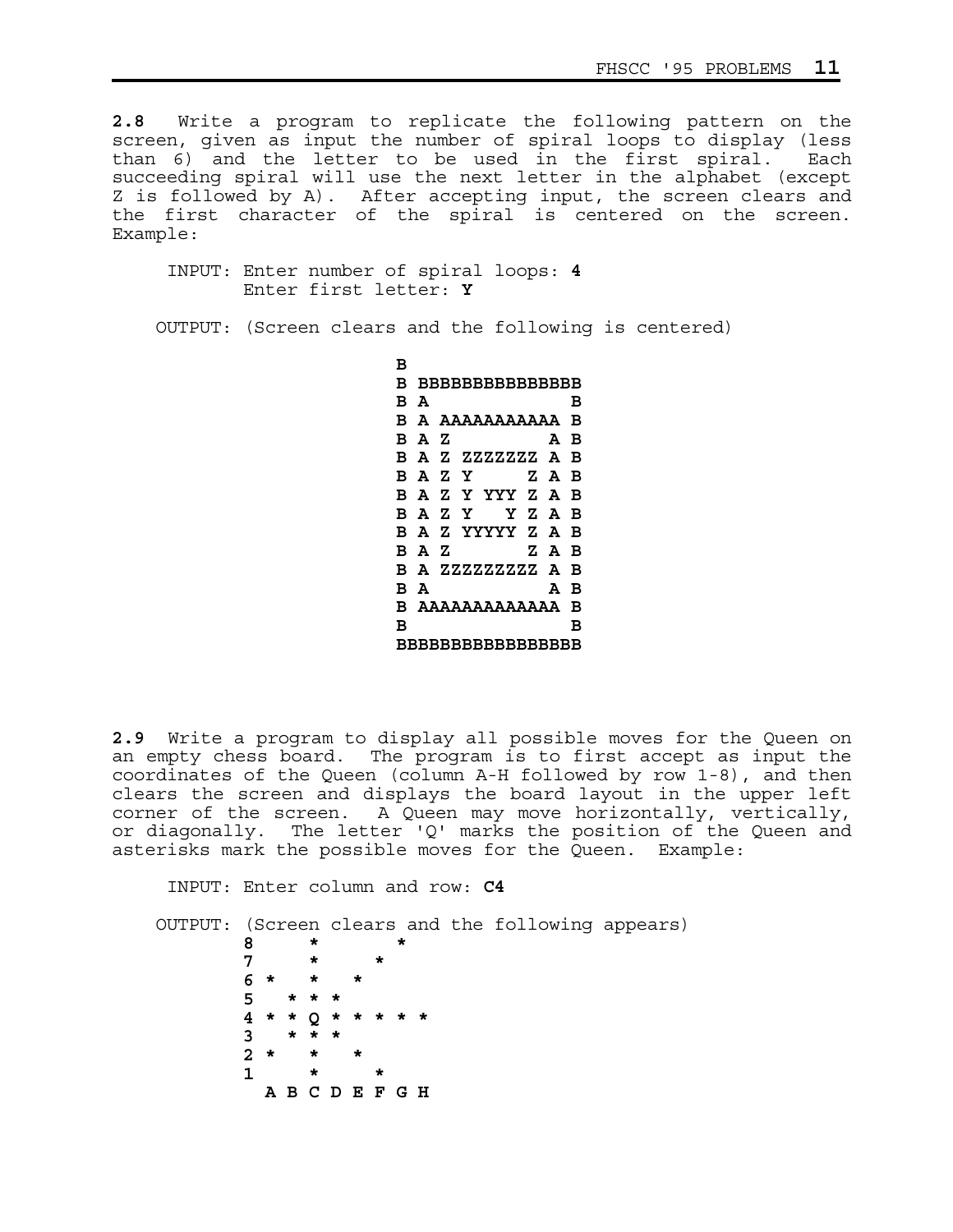**2.10** During a pre-election poll, information was collected concerning: sex, age, race, income, and party to vote for. Each set of these categories will continue to be input until an 'E' is entered for sex. Valid inputs for sex are: M for Male, F for Female, or E to End; for race: W for White, or O for Other; and for party: D for Democratic, or R for Republican. Write a program to tabulate the data collected and generate a report showing percentages of each category among the Democratic and Republican parties as shown below. The column headings DEMOCRATIC and REPUBLICAN begin in columns 33 and 45 respectively. Percentages are displayed in the format ###.#. Example:

 INPUT: Enter sex: **M** Enter age: **23** Enter race: **O** Enter income: **19000** Enter party: **R**

> Enter sex: **F** Enter age: **67** Enter race: **W** Enter income: **34000** Enter party: **R**

> Enter sex: **M** Enter age: **51** Enter race: **W** Enter income: **56000** Enter party: **D**

Enter sex: **E**

| OUTPUT: |                                      | <b>DEMOCRATIC</b> | REPUBLICAN |
|---------|--------------------------------------|-------------------|------------|
|         | <b>MALE</b>                          | 33.3              | 33.3       |
|         | <b>FEMALE</b>                        | 0.0               | 33.3       |
|         | 50 AND BELOW                         | 0.0               | 33.3       |
|         | OVER 50                              | 33.3              | 33.3       |
|         | WHITE                                | 33.3              | 33.3       |
|         | <b>OTHERS</b>                        | 0.0               | 33.3       |
|         | <b>ABOVE \$25000</b>                 | 33.3              | 33.3       |
|         | \$25000 AND BELOW                    | 0.0               | 33.3       |
|         | WHITE MALE OVER 50 AND ABOVE \$25000 | 33.3              | 0.0        |
|         | <b>OTHER</b>                         | 0.0               | 66.7       |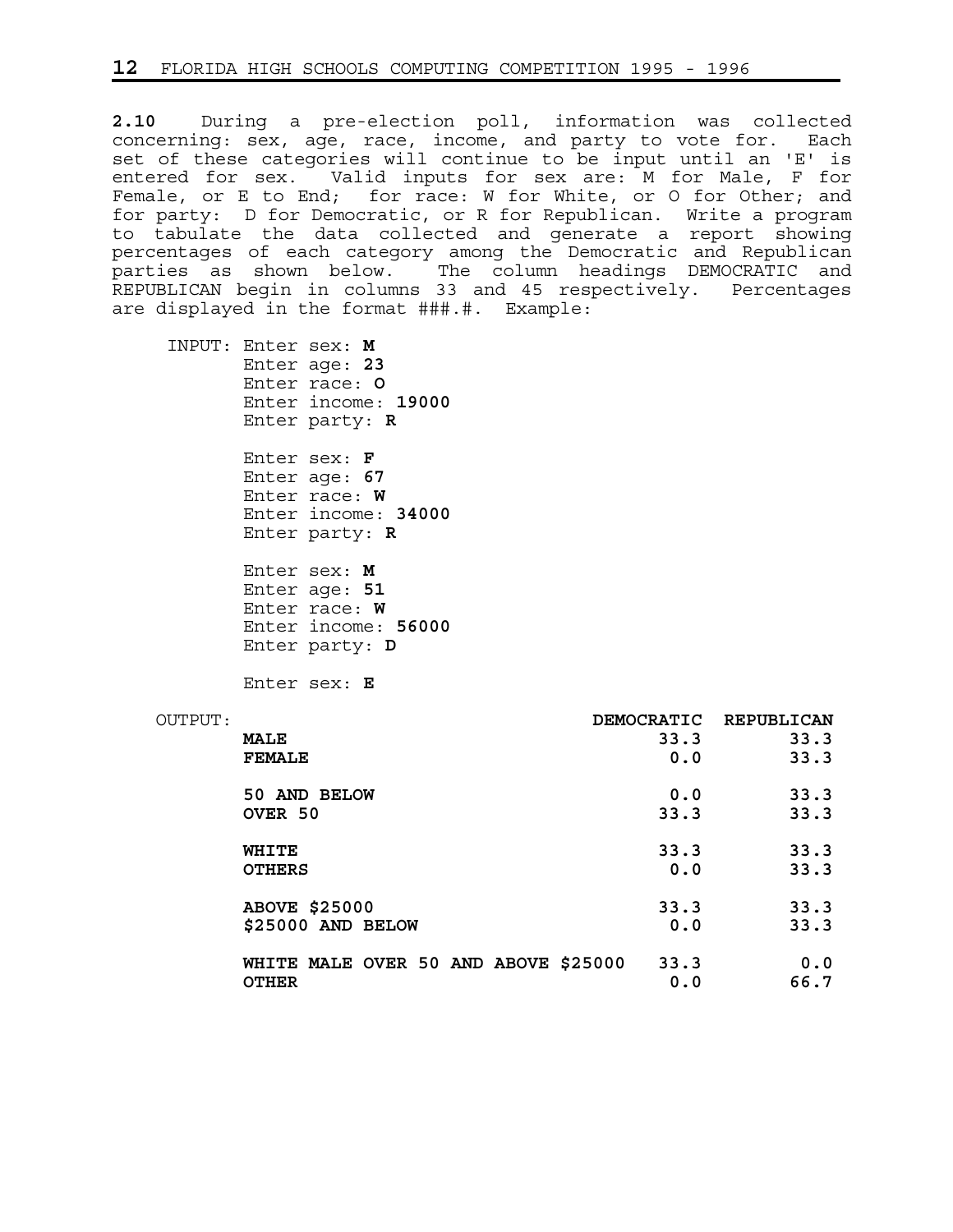**3.1** As the first quarter of the year approaches, many people are working on their tax return. Write a program to determine how much money an individual tax payer will either pay to the IRS or receive back from the IRS.

The program is to first accept as input the adjusted gross income of a single person and the amount of itemized deductions. If the deductions are greater than the standard deduction of \$3,800, then subtract the itemized amount from the adjusted gross income; otherwise subtract \$3,800 from the adjusted gross income. Subtract an additional \$2,450 (for one claimed exemption) to produce the taxable income.

Each year the IRS produces a tax table corresponding to taxable income less than \$100,000. For incomes that exceed \$100,000, a tax rate schedule is used instead. Even though the tax rate schedule is not used for income less than \$100,000, this formula will be used in your program for all income levels and will produce amounts within \$8 of an actual tax table look-up for incomes less than \$100,000. Tax is computed as follows:

> 15% of the first \$22,750 plus 28% of the amount over \$22,750 up to \$55,100 plus 31% of the amount over \$55,100 up to \$115,000 plus 36% of the amount over \$115,000 up to \$250,000 plus 39.6% of the amount over \$250,000

The program is also to accept as input the amount of federal income tax withheld from the person. If this amount is less than the computed tax, then the difference is owed to the IRS; otherwise the IRS owes the difference. Display the amount owed in the format: ######.## DOLLARS. Examples:

- INPUT: Enter adjusted gross income: **32140.65** Enter itemized deductions: **4758.00** Enter federal income tax withheld: **4062.00**
- OUTPUT: **38.36 DOLLARS WILL BE REFUNDED TO YOU**
- INPUT: Enter adjusted gross income: **306250.00** Enter itemized deductions: **3456.00** Enter federal income tax withheld: **11222.00**

OUTPUT: **88217.50 DOLLARS YOU OWE**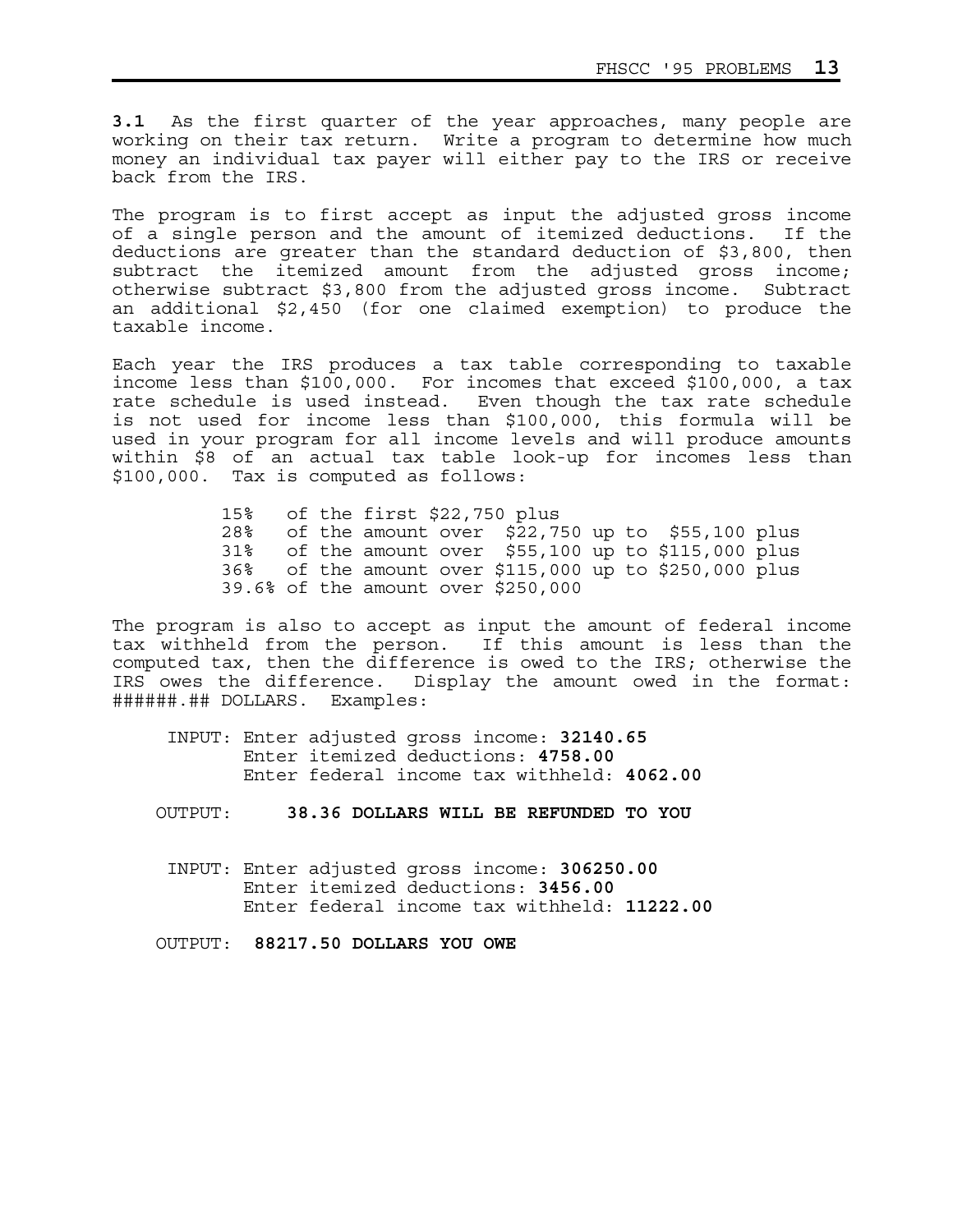**3.2** GTE has become the largest U.S.-based local exchange carrier, with more than 22 million access lines worldwide. The GTE phone company uses a complex computer application called CBSS to bill its valued customers. In a simplified fashion, GTE charges customers a long distance rate determined by the length of a phone call in minutes, the time of day the call was placed, and to where the call was placed. Assuming that the rate chart below is in effect, write a program to produce a simplified phone bill for a customer given a series of phone calls input. Each phone call consists of the length in MINutes, and the time in the form: HH:MM AM DAY where AM could also be PM, and DAY is the first 3 letters of the name (i.e. MON, TUE, WED, THU, FRI, SAT, SUN). The last call recorded is indicated by entering a 0 for the next prompt of MIN. If the customer's bill is over \$20, then give a 20% discount, otherwise give a 0% discount. Display the times without the leading zero as shown below, and compute the total charges, the discount, and the charges minus the discount. Assume that the phone bill is for BOB SMITH who calls from his home at 813-555-1234 and always makes calls to the same long distance number. Note: 11am is followed by 12pm, then 1pm; 11pm is followed by 12am, then 1am. The rates are as follows (the first rate is for the first minute, the second rate is for all subsequent minutes):

|                            |           | Weekday Rates (Mon - Fri) Weekend Rates (11pm Fri - 7:59am Mon) |
|----------------------------|-----------|-----------------------------------------------------------------|
| $8am - 4:59pm$ . 28 / . 21 |           | $.14$ $/$ $.11$                                                 |
| 5pm - 10:59pm              | .21 / .16 | (except 5pm Sun - 10:59pm Sun)                                  |
| $11pm - 7:59am$            | .14 / .11 | .21 / .16                                                       |

Example:

 INPUT: Enter MIN: **1** Enter time: **07:56 AM MON** Enter MIN: **25** Enter time: **12:01 PM THU** Enter MIN: **35** Enter time: **03:15 PM SAT** Enter MIN: **84** Enter time: **11:59 AM FRI** Enter MIN: **20** Enter time: **10:09 AM WED** Enter MIN: **0**

OUTPUT: **BOB SMITH (813) 555-1234** 

| TIME OF DAY        |            | MIN. | <b>CHARGE</b> |
|--------------------|------------|------|---------------|
| $7:56$ AM          | <b>MON</b> | 1    | 0.14          |
| $12:01$ PM         | THU        | 25   | 5.32          |
| $3:15$ PM          | <b>SAT</b> | 35   | 3.88          |
| $11:59$ AM         | FRI        | 84   | 17.71         |
| $10:09$ AM         | WED        | 20   | 4.27          |
|                    |            |      |               |
| TOTAL CHARGES      |            |      | 31.32         |
| DISCOUNT           |            |      | 6.26          |
| CHARGES - DISCOUNT |            |      | 25.06         |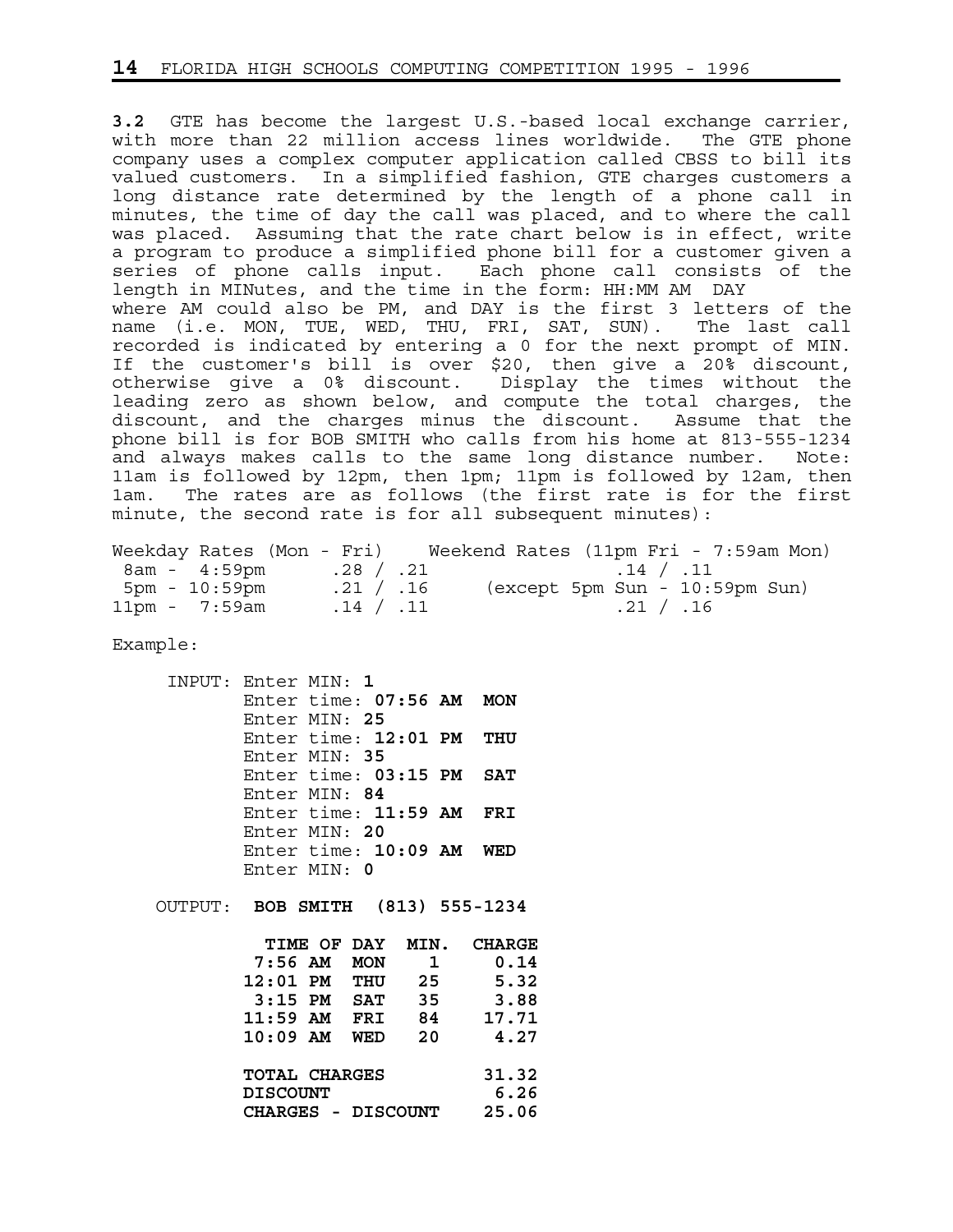**3.3** Write a program to simulate a baseball game of 9 innings. The standard baseball rules apply, but the bottom of the 9th inning is always played. Pitchers randomly throw strikes 40% of the time and the batters never swing at the ball. If 4 balls are thrown before 3 strikes are thrown, the batter walks to first base. When 4 batters from one team walk in one inning, 1 run is earned. Each batter that walks thereafter in the same inning earns a run for the team. 3 strikes make 1 out, and after 3 outs the next team bats. Because the program is random, executions will differ slightly. Examples:

 **1 2 3 4 5 6 7 8 9 SCORE --------------------------------- TEAM A !** 0 0 0 3 0 3 0 0 0 ! 6  **TEAM B !** 1 0 0 2 0 0 0 2 0 ! 5  **TOTAL # OF STRIKES:** 235  **TOTAL # OF BALLS:** 343  **TOTAL # OF WALKS:** 77  **TOTAL # OF STRIKE OUTS: 54**

 **1 2 3 4 5 6 7 8 9 SCORE --------------------------------- TEAM A !** 0 1 0 0 1 1 0 0 0 ! 3  **TEAM B !** 0 0 2 0 0 2 2 0 3 ! 9  **TOTAL # OF STRIKES:** 251  **TOTAL # OF BALLS:** 385  **TOTAL # OF WALKS:** 88  **TOTAL # OF STRIKE OUTS: 54**

**3.4** Write a program that will accept up to 8 distinct letters in a string and output a list of all possible subsets of the list. Each subset will be listed alphabetically within the subset and in ascending order amongst the other subsets. The output must have as many complete subsets on a 50-character line as possible, with one space separating each subset. On the line after the last set of subsets, the total number of subsets must be displayed. Example:

 INPUT: Enter letters: **CABFE** OUTPUT: **{} {A} {AB} {ABC} {ABCE} {ABCEF} {ABCF} {ABE}**   $\{ABEF\}$   $\{ABF\}$   $\{AC\}$   $\{ACEF\}$   $\{ACF\}$   $\{ACF\}$   $\{AEF\}$  ${AF}$   ${B}$   ${BC}$   ${BCE}$   ${BCEF}$   ${BCF}$   ${BE}$   ${BE}$   ${BEF}$   ${BF}$  ${c}$   ${c}$   ${c}$   ${c}$   ${c}$   ${c}$   ${c}$   ${c}$   ${c}$   ${c}$   ${c}$   ${c}$   ${c}$   ${c}$   ${c}$   ${c}$   ${c}$   ${c}$   ${c}$   ${c}$   ${c}$   ${c}$   ${c}$   ${c}$   ${c}$   ${c}$   ${c}$   ${c}$   ${c}$   ${c}$   ${c}$   ${c}$   ${c}$   ${c}$   ${c}$   ${c}$   ${c}$  **TOTAL SUBSETS = 32** 

 INPUT: Enter letters: **ZYX** OUTPUT: **{} {X} {XY} {XYZ} {XZ} {Y} {YZ} {Z} TOTAL SUBSETS = 8**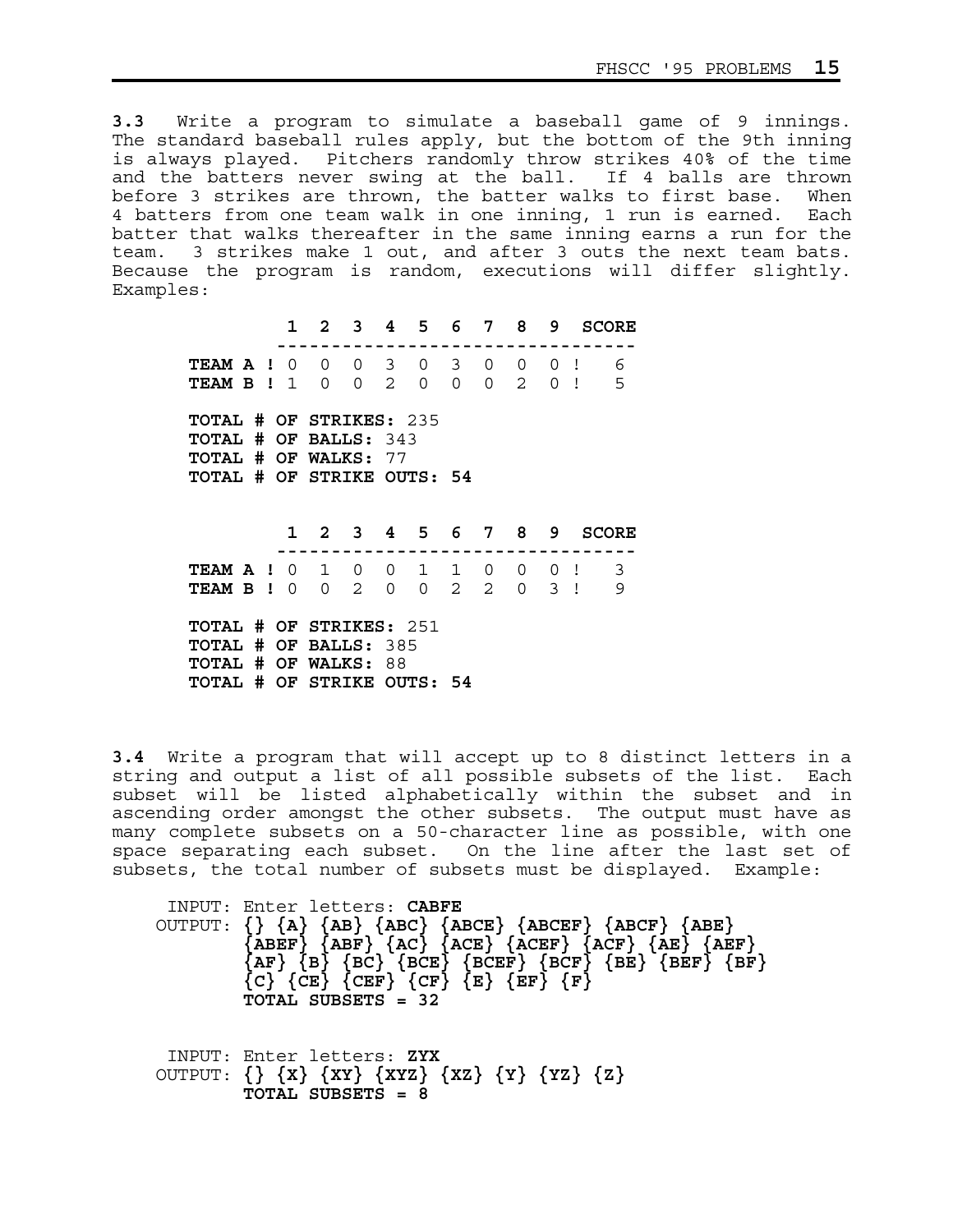**3.5** Write a program for Mr. Gauss to accurately and efficiently compute the sum of the integers from 1 to N, where N is input as a positive integer having less than 40 digits. Examples:

 INPUT: Enter number N: **100000000000000000000000000000** OUTPUT: **5000000000000000000000000000050000000000000000000000000000**

 INPUT: Enter number N: **999999999999999999999999999999999** OUTPUT: **499999999999999999999999999999999500000000000000000000000000000000**

**3.6** Write a program to input several lines of BASIC code and display the final values of all the variables used. All statements are executed in the order input and are of the form:

variable = <variable/constant> [<operator> <variable/constant>]

 - variable is any single letter - constant is any single digit - operator is  $+$ ,  $-$ ,  $*$ , or  $/$ .

The last line of the program will be indicated by 'END'. All variables used on the right side of the equal sign  $\{=\}$  will have been previously assigned a value. All variables are to be displayed in the order that they are used in the program and all the values displayed will be integers. Examples:

| INPUT: Enter line: A=5   |                               | Enter line: B=9<br>Enter line: A=B+7<br>Enter line: B=A-B<br>Enter line: END                                                                  |  |
|--------------------------|-------------------------------|-----------------------------------------------------------------------------------------------------------------------------------------------|--|
| OUTPUT: A=16             | $B=7$                         |                                                                                                                                               |  |
| INPUT: Enter line: $J=2$ |                               | Enter line: E=J*3<br>Enter line: S=E<br>Enter line: U=7*7<br>Enter line: S=J-5<br>Enter line: $J=2+E$<br>Enter line: E=E/2<br>Enter line: END |  |
| OUTPUT: $J=8$            | $E=3$<br>$S = -3$<br>$U = 49$ |                                                                                                                                               |  |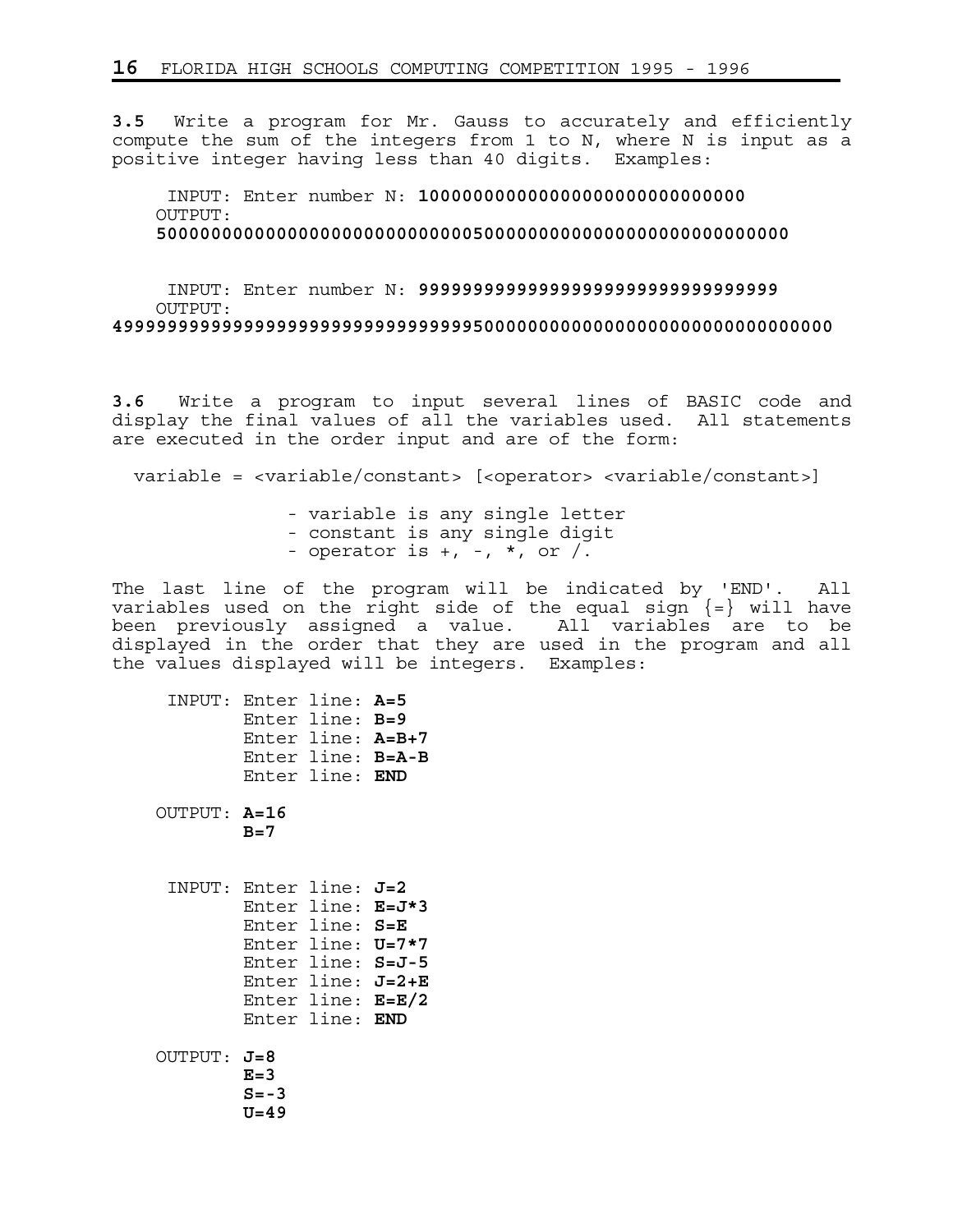**3.7** Write a program to find all sets of three 3-digit primes composed of the digits 1 through 9 such that their sum consists of four distinct digits in order of magnitude. Output must be of the following format:

### + ### + ### = ####

where ### represents the primes displayed in increasing order, and #### represents their sum. The seven sets of primes are to be displayed in order of magnitude by the first prime and then the second prime (if two sets have the same first prime). Two of the seven solutions are displayed below. Example:

 **149 + 257 + 863 = 1269** ### + ### + ### = #### ### + ### + ### = #### **241 + 367 + 859 = 1467** ### + ### + ### = #### ### + ### + ### = #### ### + ### + ### = ####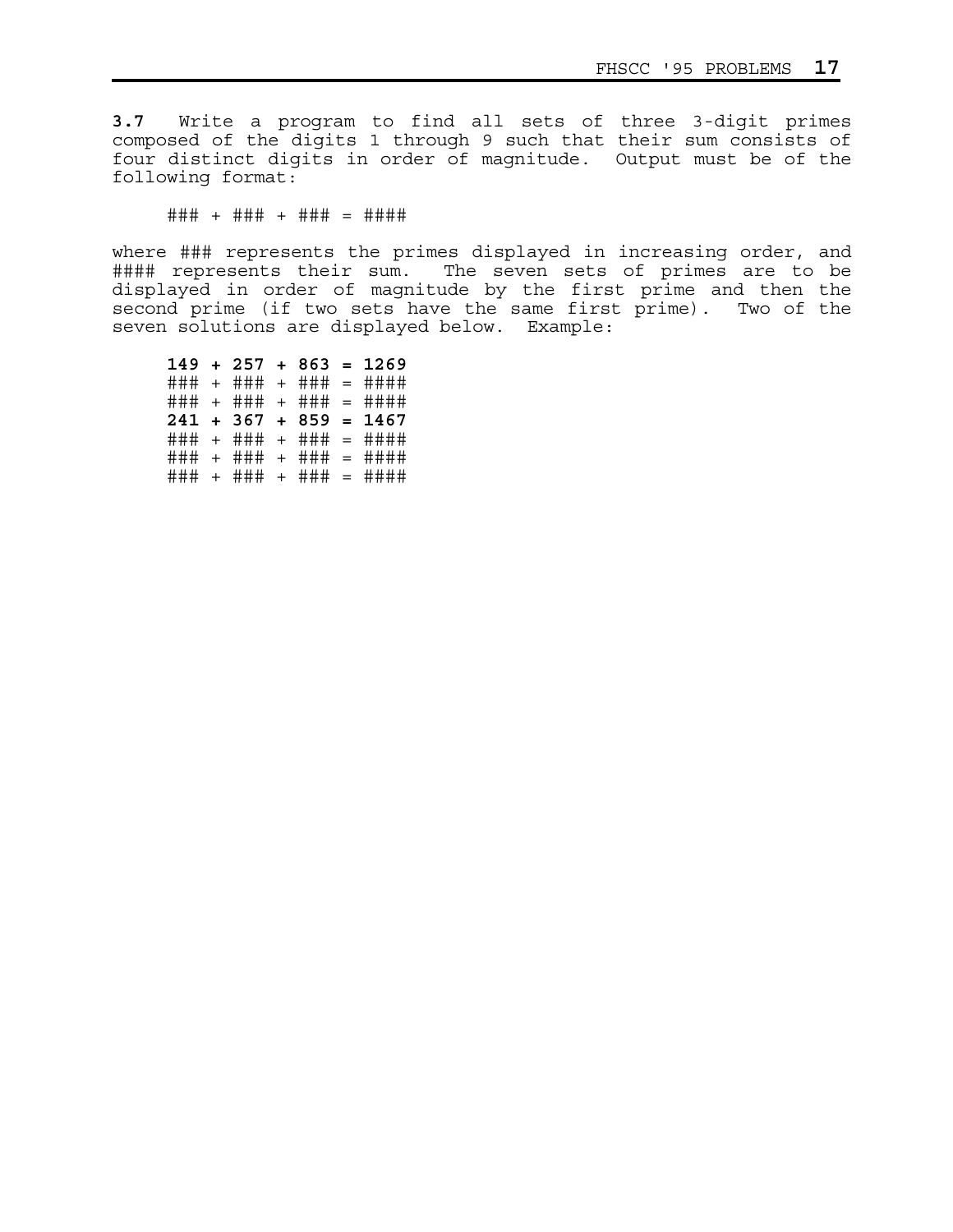**3.8** Write a program to clear the screen and display a runner's digital stop-watch time in block numbers given the minutes and seconds as input. The time must increment by one second approximately every second: No more than 15 seconds and no less than 7 seconds are to be displayed every 10 actual seconds. Program terminates upon pressing any key. All times are to be displayed in the upper-left corner of the screen in block numbers 4 asterisks wide and 5 asterisks high:

| ****            |  |  |  | * **** **** * * **** *     | **** **** **** |                         |             |         |
|-----------------|--|--|--|----------------------------|----------------|-------------------------|-------------|---------|
| $\star$ $\star$ |  |  |  | * * * * * * *              |                |                         | * * * * *   |         |
| $\star$ $\star$ |  |  |  | * **** **** **** **** **** |                |                         | * **** **** |         |
| $\star$ $\star$ |  |  |  | * * * * * * * *            |                | $\star$ $\star$ $\star$ |             |         |
| ****            |  |  |  | * **** **** * **** ****    |                | * ****                  |             | $\star$ |

Example:

INPUT: Enter MM:SS: **09:58**

 OUTPUT: (Screen is cleared and the time is displayed in the upper-left corner of screen)<br>\*\*\*\* \*\*\*\* \*\*\*\* \*\*\*\* **\*\*\*\* \*\*\*\* \*\*\*\* \*\*\*\* \* \* \* \* \* \* \* \* \* \* \*\*\*\* \*\*\*\* \*\*\*\* \* \* \* \* \* \* \* \*\*\*\* \* \*\*\*\* \*\*\*\***

(approximately 1 second later the following appears)

|                 | **** **** |          |         |     | **** ****   |                 |  |
|-----------------|-----------|----------|---------|-----|-------------|-----------------|--|
|                 |           |          |         |     | * * * * * * | $\star$ $\star$ |  |
|                 |           | * * **** |         |     | **** ****   |                 |  |
| $\star$ $\star$ |           |          |         | * * | $\star$     | *               |  |
| ****            |           |          | $\star$ |     | ****        |                 |  |

(approximately 1 second later the following appears)

|  |        | * **** **** **** |  |           |  |
|--|--------|------------------|--|-----------|--|
|  |        | * * * * * * * *  |  |           |  |
|  |        | * * * * * * *    |  |           |  |
|  |        | * * * * * * * *  |  |           |  |
|  | * **** |                  |  | **** **** |  |

(approximately 1 second later the following appears)

|  | * **** |             | ****            |  |
|--|--------|-------------|-----------------|--|
|  |        | * * * * * * |                 |  |
|  | * * *  |             | $\star$ $\star$ |  |
|  |        | * * * * * * |                 |  |
|  | * **** |             | ****            |  |

INPUT: (press any key)

OUTPUT: (program terminates)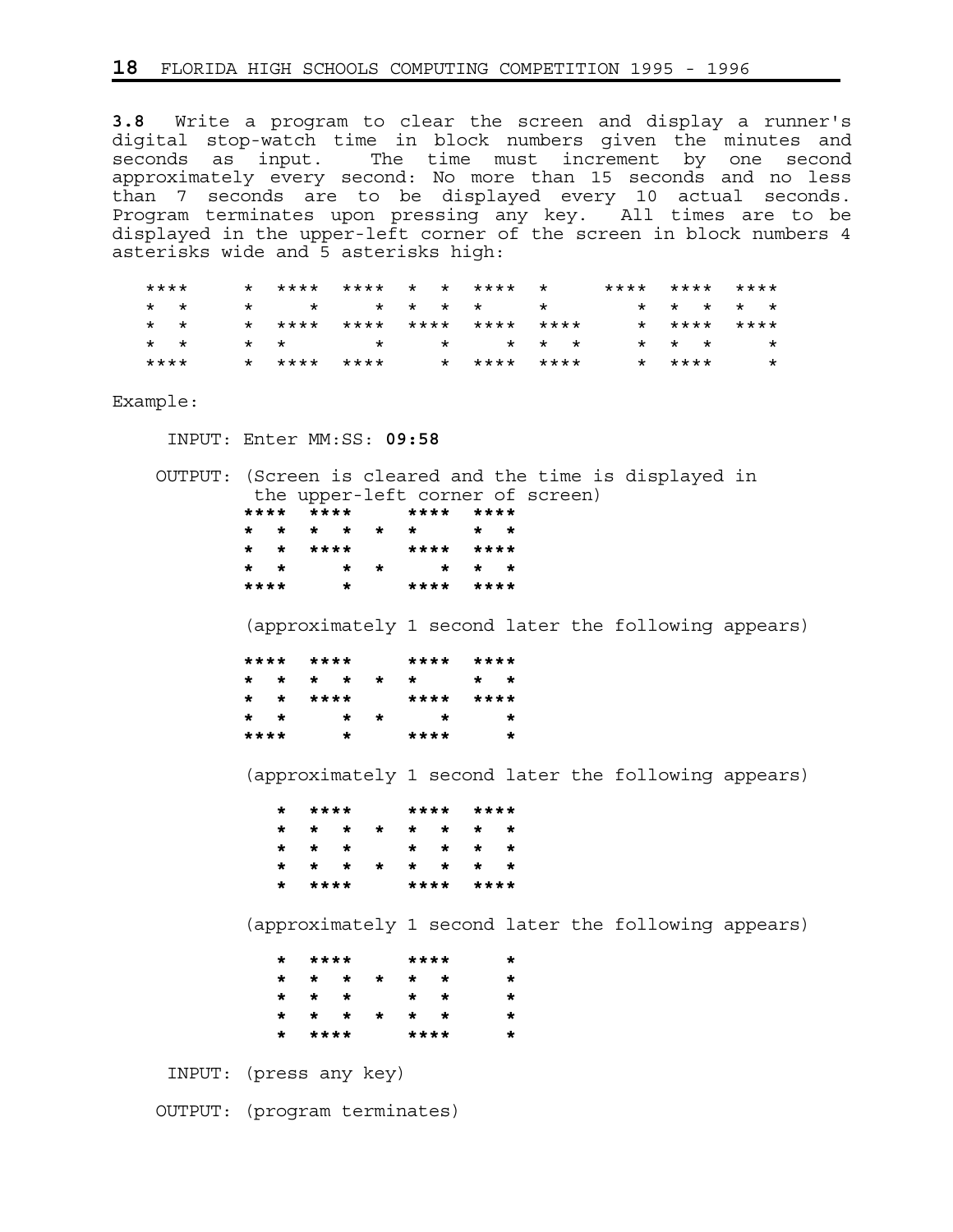**3.9** GTE Data Services was incorporated on Oct. 25, 1967 and has recently restructured its four regional Information Processing Centers (IPCs) into three Information Control Centers (ICCs) in Tampa, Florida; Sacramento, California; and Fort Wayne, Indiana. Each of the buildings located in these areas have many different rooms and work cubicles.

Write a program to calculate the area of a room in the shape of a polygon with perpendicular corners, given a series of movements describing its shape. After the program accepts the number of vertical and horizontal sides in the room, it then accepts a list of successive direction-distance pairs, starting from an arbitrary corner. Directions will be U, D, R, and L to indicate Up, Down, Right, and Left respectively. Each direction will be followed by a distance in feet, less than 25. Each room described will have at most 10 corners and will have both a length and a width less than 25 feet. The first example uses a polygon room with the shape and dimensions of:

|   |          | 24                       |         |  |
|---|----------|--------------------------|---------|--|
|   |          | ************************ |         |  |
|   | $\star$  |                          | *       |  |
| 4 | $^\star$ |                          | $\star$ |  |
|   | ******** |                          | *       |  |
|   | 8        | $^\star$                 | $\star$ |  |
|   | 3        | $^\star$                 | *       |  |
|   |          | *****************        |         |  |
|   |          | 16                       |         |  |

Examples:

```
 INPUT: Enter number of sides: 6
Enter movement: U3
Enter movement: L8 
Enter movement: U4
Enter movement: R24
Enter movement: D7 
Enter movement: L16
```
OUTPUT: **AREA = 144 SQUARE FEET**

 INPUT: Enter number of sides: **10** Enter movement: **R8** Enter movement: **U2** Enter movement: **R6** Enter movement: **D10** Enter movement: **L10** Enter movement: **U3** Enter movement: **L9** Enter movement: **U7** Enter movement: **R5** Enter movement: **D2**

OUTPUT: **AREA = 147 SQUARE FEET**